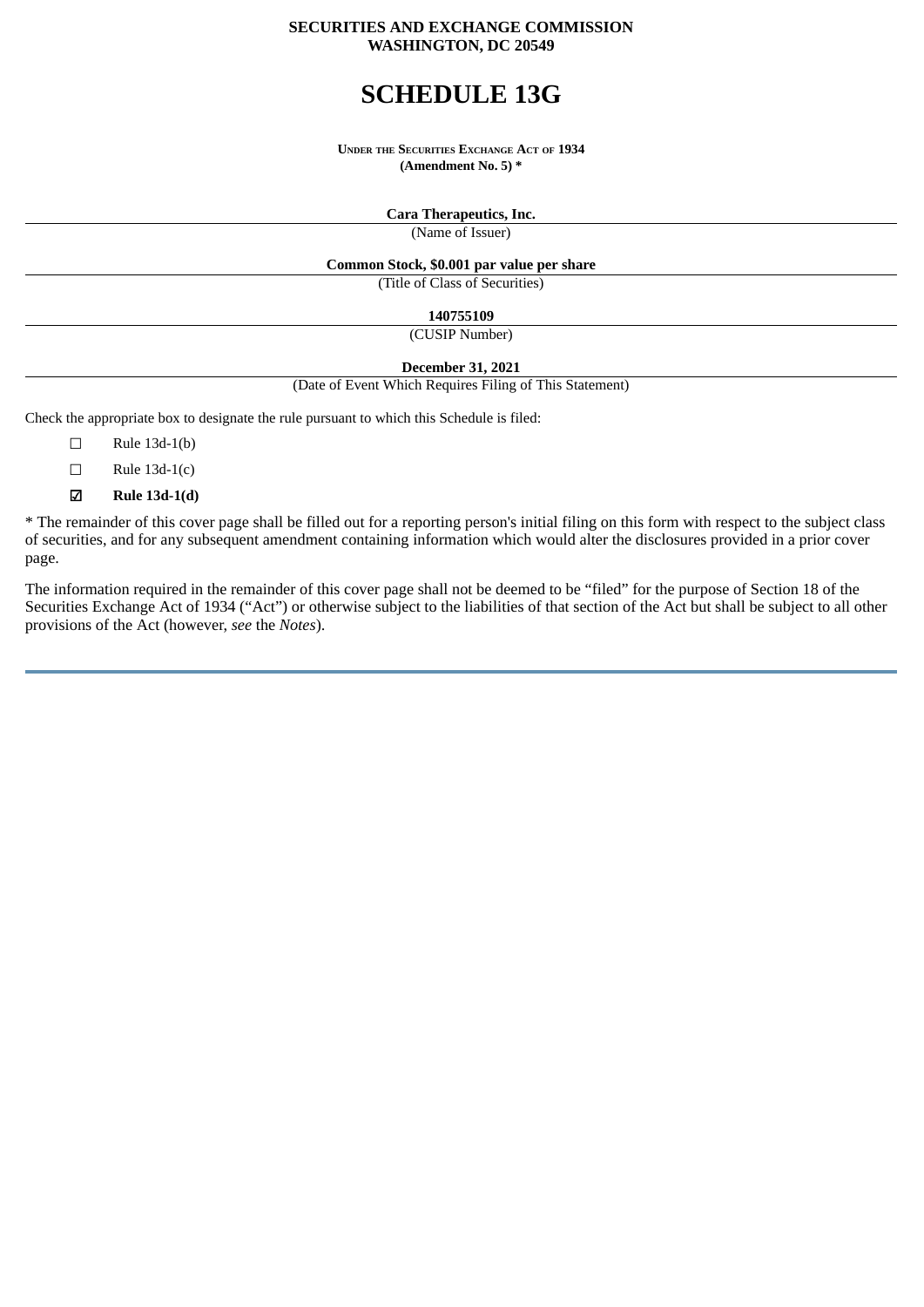| 1.                                                            | Names of Reporting Persons                                                                   |    |                                                                                     |   |  |  |  |  |
|---------------------------------------------------------------|----------------------------------------------------------------------------------------------|----|-------------------------------------------------------------------------------------|---|--|--|--|--|
| 2.                                                            | Rho Ventures VI, L.P.<br>Check the Appropriate Box if a Member of a Group (see instructions) |    |                                                                                     |   |  |  |  |  |
|                                                               | $\Box$                                                                                       |    |                                                                                     |   |  |  |  |  |
|                                                               | (a)<br>(b) $\boxtimes$ (1)                                                                   |    |                                                                                     |   |  |  |  |  |
| 3.                                                            | <b>SEC USE ONLY</b>                                                                          |    |                                                                                     |   |  |  |  |  |
| Citizenship or Place of Organization<br>4.<br><b>Delaware</b> |                                                                                              |    |                                                                                     |   |  |  |  |  |
|                                                               | Number of                                                                                    | 5. | Sole Voting Power                                                                   |   |  |  |  |  |
|                                                               | <b>Shares</b>                                                                                |    | 0 shares                                                                            |   |  |  |  |  |
|                                                               | Beneficially                                                                                 | 6. | <b>Shared Voting Power</b><br><b>0 shares of Common Stock</b>                       |   |  |  |  |  |
|                                                               | Owned by                                                                                     |    |                                                                                     |   |  |  |  |  |
|                                                               |                                                                                              | 7. | Sole Dispositive Power                                                              |   |  |  |  |  |
|                                                               | Each                                                                                         |    | 0 shares                                                                            |   |  |  |  |  |
|                                                               | Reporting                                                                                    | 8. | <b>Shared Dispositive Power</b>                                                     |   |  |  |  |  |
|                                                               | Person With:                                                                                 |    | <b>0 shares of Common Stock</b>                                                     |   |  |  |  |  |
| 9.                                                            |                                                                                              |    | Aggregate Amount Beneficially Owned by Each Reporting Person                        |   |  |  |  |  |
|                                                               | 0 shares of Common Stock                                                                     |    |                                                                                     |   |  |  |  |  |
| 10.                                                           |                                                                                              |    | Check if the Aggregate Amount in Row (9) Excludes Certain Shares (see instructions) | П |  |  |  |  |
| 11.                                                           | Percent of Class Represented by Amount in Row 9<br>$0\%$                                     |    |                                                                                     |   |  |  |  |  |
| 12.                                                           | Type of Reporting Person (see instructions)<br>PN                                            |    |                                                                                     |   |  |  |  |  |
|                                                               |                                                                                              |    |                                                                                     |   |  |  |  |  |

(1) This Amendment No. 5 to the statement on Schedule 13G is filed by Rho Ventures VI, L.P. ("RV VI"), Rho Capital Partners LLC ("RCP"), RMV VI, L.L.C. ("RMV VI"), Joshua Ruch ("Ruch"), Habib Kairouz ("Kairouz") and Mark Leschly ("Leschly," together with RV VI, RCP, RMV VI, Ruch and Kairouz, collectively, the "Reporting Persons"). The Reporting Persons expressly disclaim status as a "group" for purposes of this Schedule 13G. RMV VI is the general partner of RV VI and RCP is the managing member of RMV VI, and each of Ruch, Kairouz and Leschly is a managing member of RCP.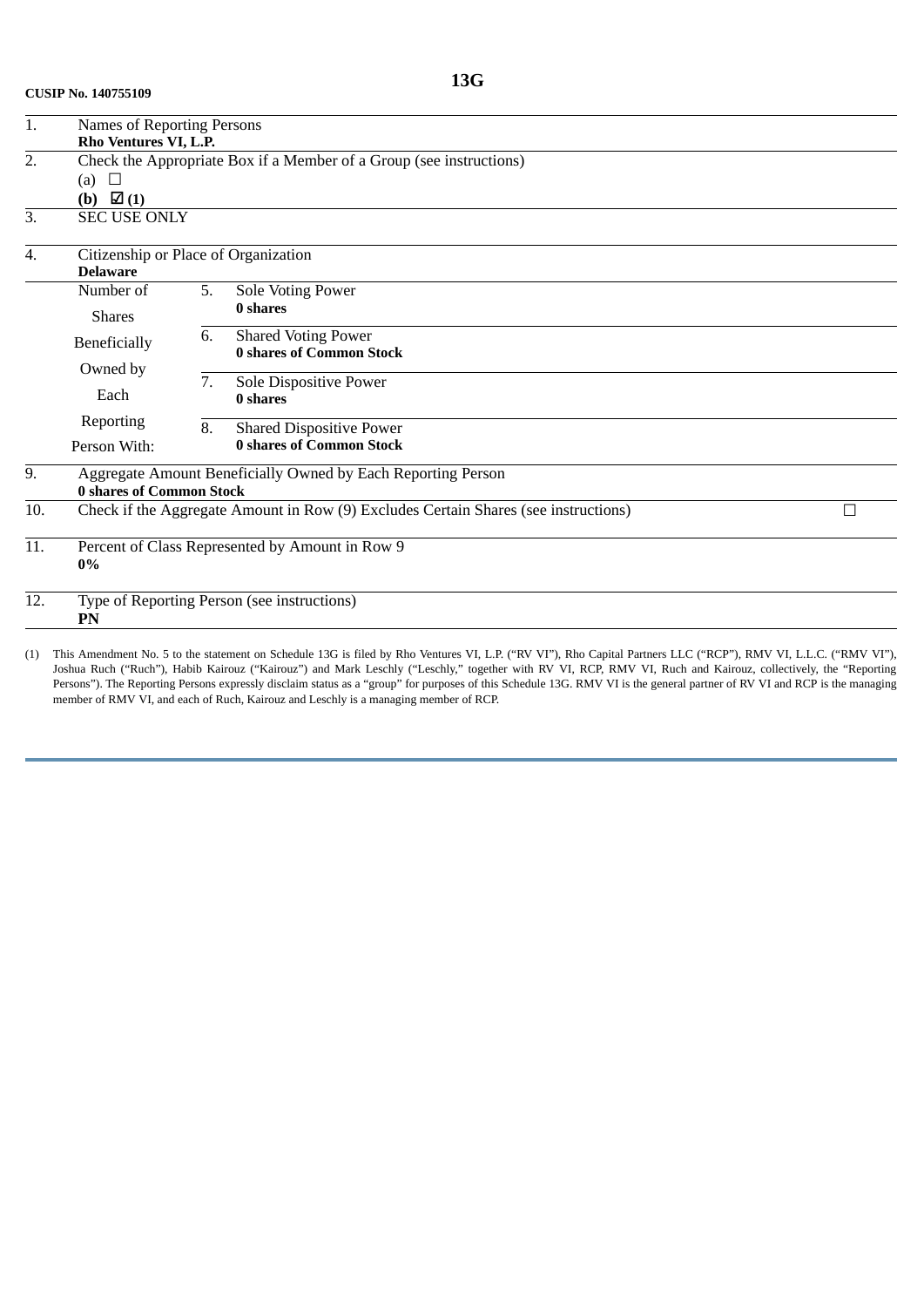**CUSIP No. 140755109**

| 1.  | Names of Reporting Persons                                                               |                                      |                                                              |  |  |  |  |  |  |
|-----|------------------------------------------------------------------------------------------|--------------------------------------|--------------------------------------------------------------|--|--|--|--|--|--|
|     | RMV VI, L.L.C.                                                                           |                                      |                                                              |  |  |  |  |  |  |
| 2.  | Check the Appropriate Box if a Member of a Group (see instructions)                      |                                      |                                                              |  |  |  |  |  |  |
|     | (a)<br>$\Box$                                                                            |                                      |                                                              |  |  |  |  |  |  |
|     | (b) $\boxtimes$ (1)                                                                      |                                      |                                                              |  |  |  |  |  |  |
| 3.  | <b>SEC USE ONLY</b>                                                                      |                                      |                                                              |  |  |  |  |  |  |
| 4.  |                                                                                          | Citizenship or Place of Organization |                                                              |  |  |  |  |  |  |
|     | <b>Delaware</b>                                                                          |                                      |                                                              |  |  |  |  |  |  |
|     | Number of                                                                                | 5.                                   | Sole Voting Power                                            |  |  |  |  |  |  |
|     | <b>Shares</b>                                                                            |                                      | 0 shares                                                     |  |  |  |  |  |  |
|     | Beneficially                                                                             | 6.                                   | <b>Shared Voting Power</b>                                   |  |  |  |  |  |  |
|     | Owned by                                                                                 |                                      | <b>0 shares of Common Stock</b>                              |  |  |  |  |  |  |
|     |                                                                                          | 7.                                   | Sole Dispositive Power                                       |  |  |  |  |  |  |
|     | Each                                                                                     |                                      | 0 shares                                                     |  |  |  |  |  |  |
|     | Reporting                                                                                | 8.                                   | <b>Shared Dispositive Power</b>                              |  |  |  |  |  |  |
|     | Person With:                                                                             |                                      | <b>0 shares of Common Stock</b>                              |  |  |  |  |  |  |
| 9.  |                                                                                          |                                      | Aggregate Amount Beneficially Owned by Each Reporting Person |  |  |  |  |  |  |
|     | <b>0 shares of Common Stock</b>                                                          |                                      |                                                              |  |  |  |  |  |  |
| 10. | Check if the Aggregate Amount in Row (9) Excludes Certain Shares (see instructions)<br>Ξ |                                      |                                                              |  |  |  |  |  |  |
| 11. | Percent of Class Represented by Amount in Row 9<br>0%                                    |                                      |                                                              |  |  |  |  |  |  |
| 12. | Type of Reporting Person (see instructions)<br><b>OO</b>                                 |                                      |                                                              |  |  |  |  |  |  |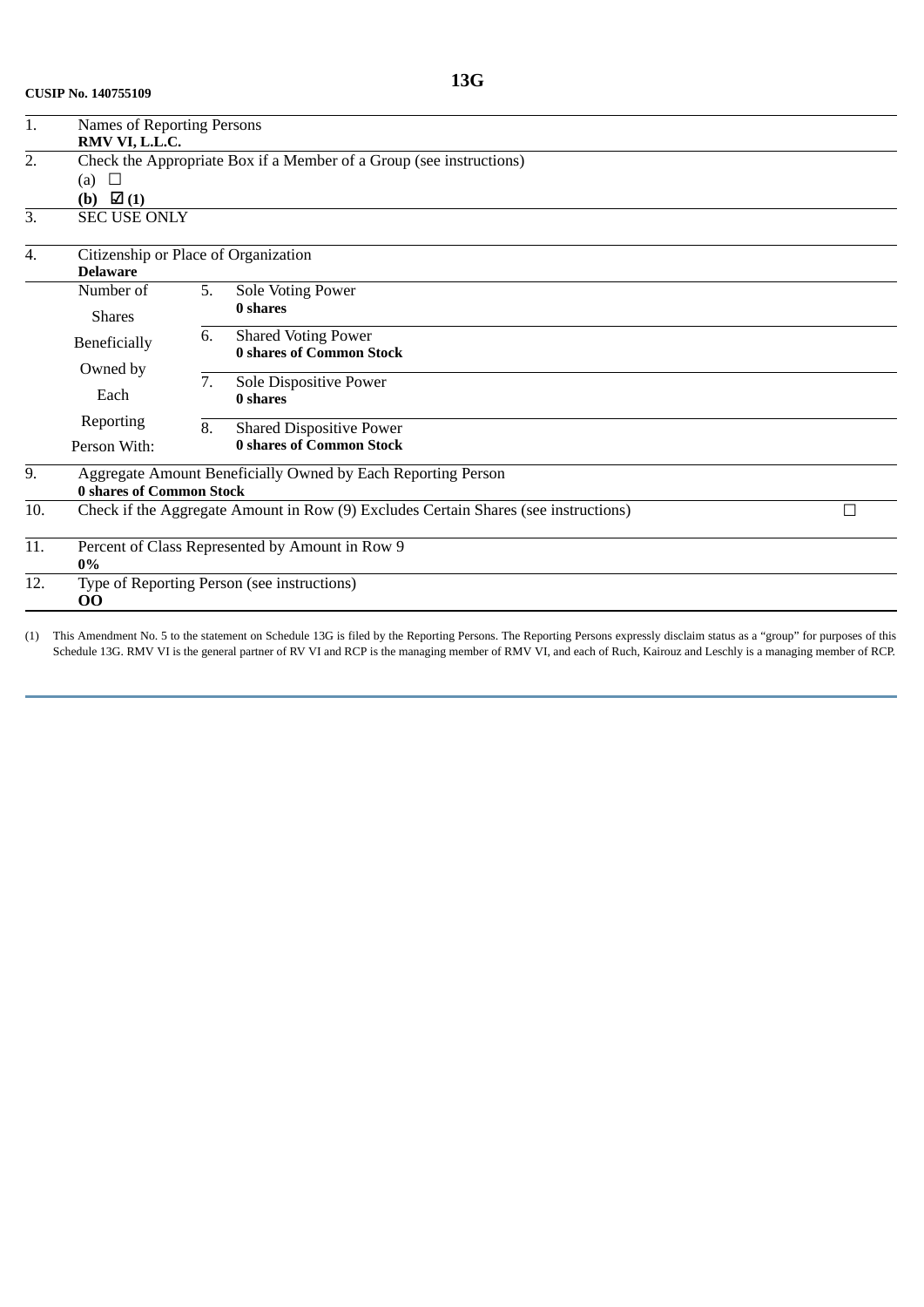| 1.  |                                                                     |                                      |                                                                                     |  |  |  |  |  |
|-----|---------------------------------------------------------------------|--------------------------------------|-------------------------------------------------------------------------------------|--|--|--|--|--|
|     | <b>Rho Capital Partners LLC</b>                                     |                                      |                                                                                     |  |  |  |  |  |
| 2.  | Check the Appropriate Box if a Member of a Group (see instructions) |                                      |                                                                                     |  |  |  |  |  |
|     | $\Box$<br>(a)                                                       |                                      |                                                                                     |  |  |  |  |  |
|     | (b) $\boxtimes$ (1)                                                 |                                      |                                                                                     |  |  |  |  |  |
| 3.  | <b>SEC USE ONLY</b>                                                 |                                      |                                                                                     |  |  |  |  |  |
| 4.  |                                                                     | Citizenship or Place of Organization |                                                                                     |  |  |  |  |  |
|     | <b>Delaware</b>                                                     |                                      |                                                                                     |  |  |  |  |  |
|     | Number of                                                           | 5.                                   | Sole Voting Power                                                                   |  |  |  |  |  |
|     | <b>Shares</b>                                                       |                                      | 0 shares                                                                            |  |  |  |  |  |
|     | 6.<br>Beneficially<br>Owned by<br>7.<br>Each                        |                                      | <b>Shared Voting Power</b>                                                          |  |  |  |  |  |
|     |                                                                     |                                      | <b>0 shares of Common Stock</b>                                                     |  |  |  |  |  |
|     |                                                                     |                                      | Sole Dispositive Power                                                              |  |  |  |  |  |
|     |                                                                     |                                      | 0 shares                                                                            |  |  |  |  |  |
|     | Reporting                                                           | 8.                                   | <b>Shared Dispositive Power</b>                                                     |  |  |  |  |  |
|     | Person With:                                                        |                                      | <b>0 shares of Common Stock</b>                                                     |  |  |  |  |  |
| 9.  |                                                                     |                                      | Aggregate Amount Beneficially Owned by Each Reporting Person                        |  |  |  |  |  |
|     | <b>0 shares of Common Stock</b>                                     |                                      |                                                                                     |  |  |  |  |  |
| 10. |                                                                     |                                      | Check if the Aggregate Amount in Row (9) Excludes Certain Shares (see instructions) |  |  |  |  |  |
| 11. | Percent of Class Represented by Amount in Row 9<br>0%               |                                      |                                                                                     |  |  |  |  |  |
| 12. | Type of Reporting Person (see instructions)<br>00                   |                                      |                                                                                     |  |  |  |  |  |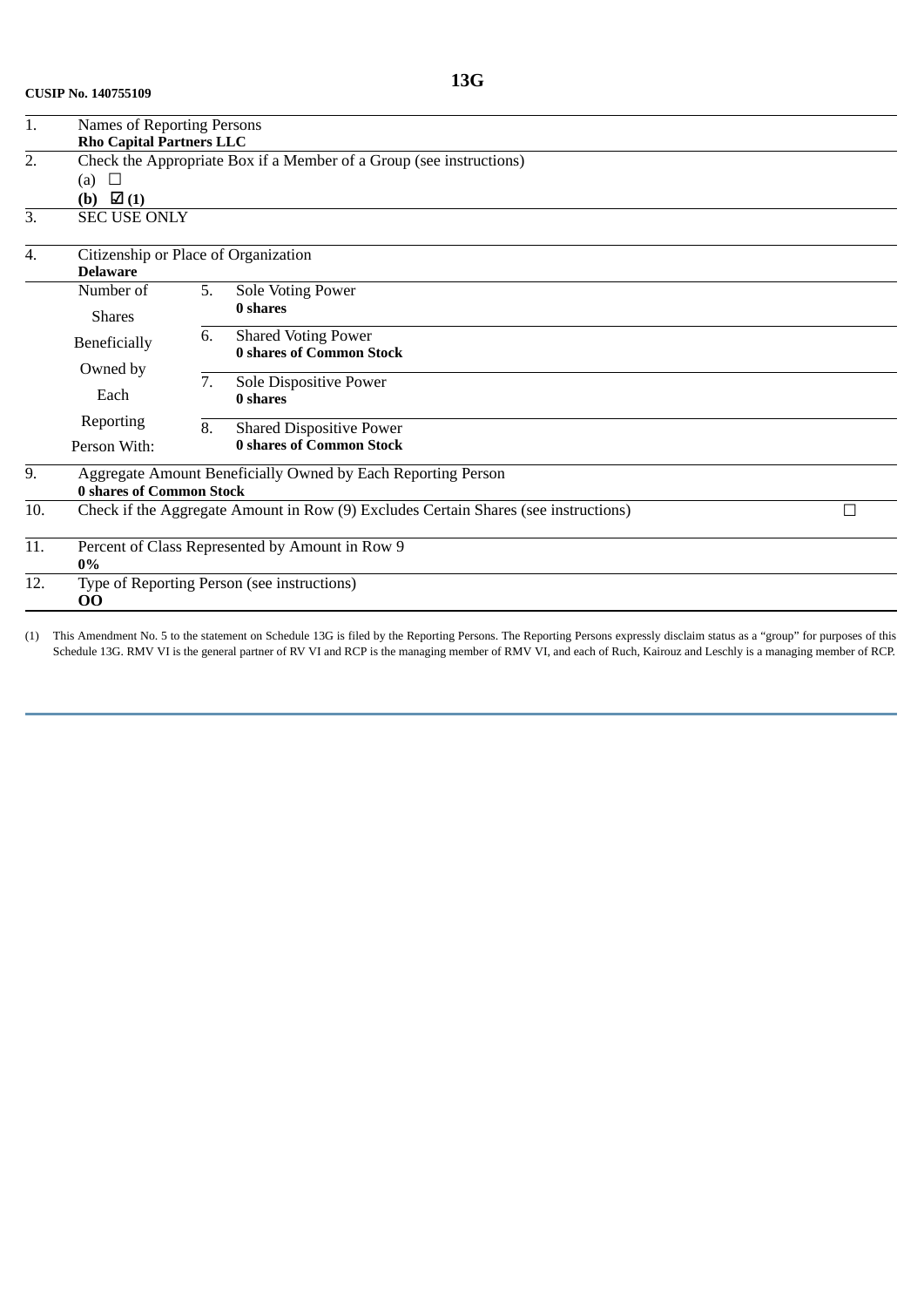**CUSIP No. 140755109**

| 1.  | Names of Reporting Persons                                          |                                      |                                                                                     |  |  |  |  |  |
|-----|---------------------------------------------------------------------|--------------------------------------|-------------------------------------------------------------------------------------|--|--|--|--|--|
|     | <b>Joshua Ruch</b>                                                  |                                      |                                                                                     |  |  |  |  |  |
| 2.  | Check the Appropriate Box if a Member of a Group (see instructions) |                                      |                                                                                     |  |  |  |  |  |
|     | (a) $\Box$                                                          |                                      |                                                                                     |  |  |  |  |  |
|     | (b) $\boxtimes$ (1)                                                 |                                      |                                                                                     |  |  |  |  |  |
| 3.  | <b>SEC USE ONLY</b>                                                 |                                      |                                                                                     |  |  |  |  |  |
| 4.  |                                                                     | Citizenship or Place of Organization |                                                                                     |  |  |  |  |  |
|     |                                                                     | <b>United States of America</b>      |                                                                                     |  |  |  |  |  |
|     | Number of                                                           | 5.                                   | Sole Voting Power                                                                   |  |  |  |  |  |
|     | <b>Shares</b>                                                       |                                      | 0 shares                                                                            |  |  |  |  |  |
|     | Beneficially<br>Owned by<br>Each                                    | 6.                                   | <b>Shared Voting Power</b>                                                          |  |  |  |  |  |
|     |                                                                     |                                      | <b>0 shares of Common Stock</b>                                                     |  |  |  |  |  |
|     |                                                                     | 7.                                   | Sole Dispositive Power                                                              |  |  |  |  |  |
|     |                                                                     |                                      | 0 shares                                                                            |  |  |  |  |  |
|     | Reporting                                                           | 8.                                   | <b>Shared Dispositive Power</b>                                                     |  |  |  |  |  |
|     | Person With:                                                        |                                      | <b>0 shares of Common Stock</b>                                                     |  |  |  |  |  |
| 9.  | Aggregate Amount Beneficially Owned by Each Reporting Person        |                                      |                                                                                     |  |  |  |  |  |
|     | <b>0 shares of Common Stock</b>                                     |                                      |                                                                                     |  |  |  |  |  |
| 10. |                                                                     |                                      | Check if the Aggregate Amount in Row (9) Excludes Certain Shares (see instructions) |  |  |  |  |  |
| 11. | Percent of Class Represented by Amount in Row 9                     |                                      |                                                                                     |  |  |  |  |  |
|     |                                                                     | 0%                                   |                                                                                     |  |  |  |  |  |
| 12. | Type of Reporting Person (see instructions)<br>IN                   |                                      |                                                                                     |  |  |  |  |  |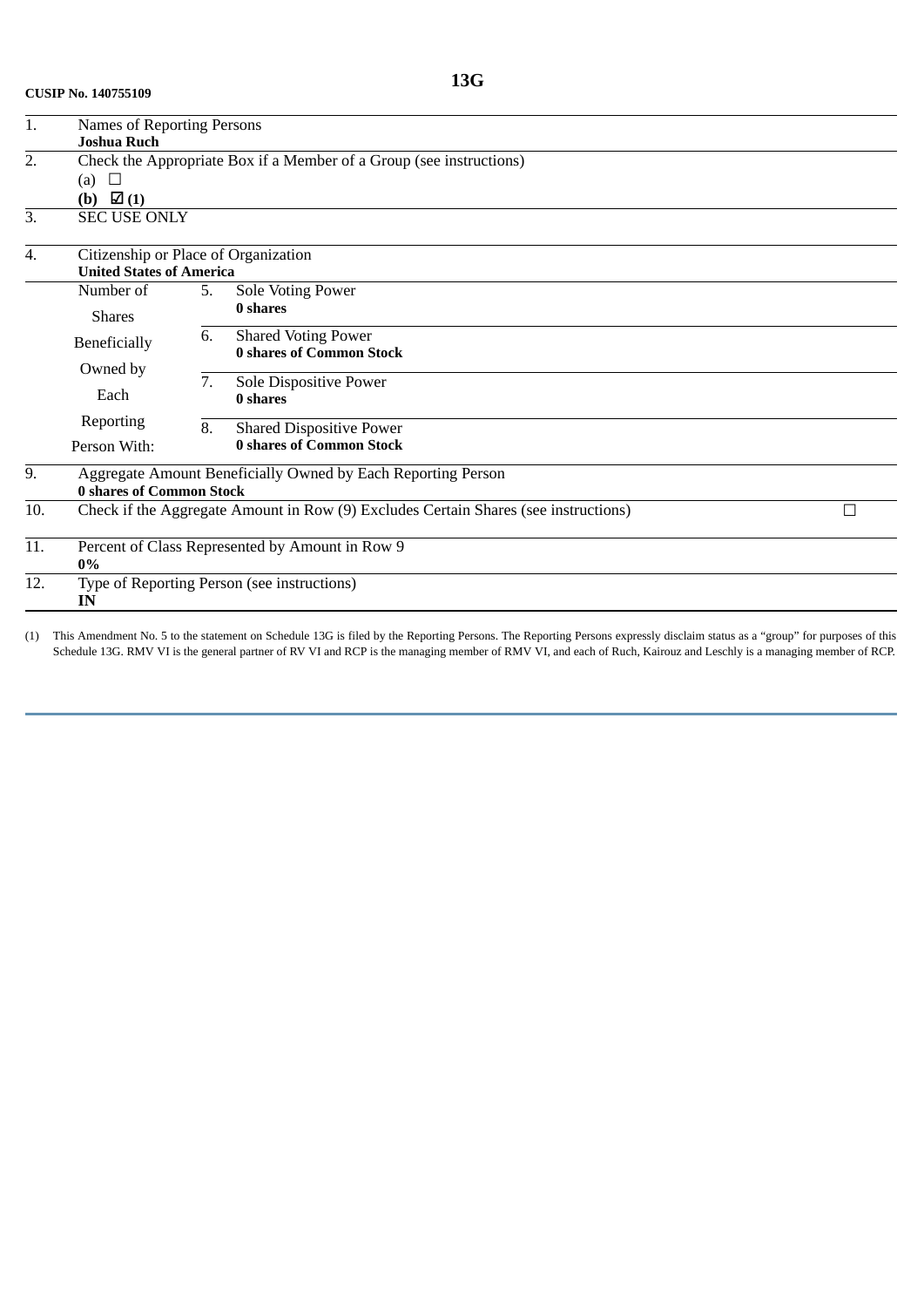| 1.  | Names of Reporting Persons                                          |                                             |                                                                                     |   |  |  |  |  |
|-----|---------------------------------------------------------------------|---------------------------------------------|-------------------------------------------------------------------------------------|---|--|--|--|--|
|     | <b>Mark Leschly</b>                                                 |                                             |                                                                                     |   |  |  |  |  |
| 2.  | Check the Appropriate Box if a Member of a Group (see instructions) |                                             |                                                                                     |   |  |  |  |  |
|     | (a) $\Box$                                                          |                                             |                                                                                     |   |  |  |  |  |
|     | $\Box$ (1)<br>(b)                                                   |                                             |                                                                                     |   |  |  |  |  |
| 3.  | <b>SEC USE ONLY</b>                                                 |                                             |                                                                                     |   |  |  |  |  |
| 4.  | Citizenship or Place of Organization                                |                                             |                                                                                     |   |  |  |  |  |
|     |                                                                     | <b>United States and Kingdom of Denmark</b> |                                                                                     |   |  |  |  |  |
|     | Number of                                                           | 5.                                          | Sole Voting Power                                                                   |   |  |  |  |  |
|     | <b>Shares</b>                                                       |                                             | 0 shares                                                                            |   |  |  |  |  |
|     | 6.<br>Beneficially<br>Owned by<br>7.<br>Each                        |                                             | <b>Shared Voting Power</b>                                                          |   |  |  |  |  |
|     |                                                                     |                                             | <b>0 shares of Common Stock</b>                                                     |   |  |  |  |  |
|     |                                                                     |                                             | Sole Dispositive Power                                                              |   |  |  |  |  |
|     |                                                                     |                                             | 0 shares                                                                            |   |  |  |  |  |
|     | Reporting                                                           | 8.                                          | <b>Shared Dispositive Power</b>                                                     |   |  |  |  |  |
|     | Person With:                                                        |                                             | <b>0 shares of Common Stock</b>                                                     |   |  |  |  |  |
| 9.  |                                                                     |                                             | Aggregate Amount Beneficially Owned by Each Reporting Person                        |   |  |  |  |  |
|     | <b>0 shares of Common Stock</b>                                     |                                             |                                                                                     |   |  |  |  |  |
| 10. |                                                                     |                                             | Check if the Aggregate Amount in Row (9) Excludes Certain Shares (see instructions) | Г |  |  |  |  |
| 11. | Percent of Class Represented by Amount in Row 9                     |                                             |                                                                                     |   |  |  |  |  |
| 12. | $0\%$                                                               |                                             |                                                                                     |   |  |  |  |  |
|     | Type of Reporting Person (see instructions)<br>IN                   |                                             |                                                                                     |   |  |  |  |  |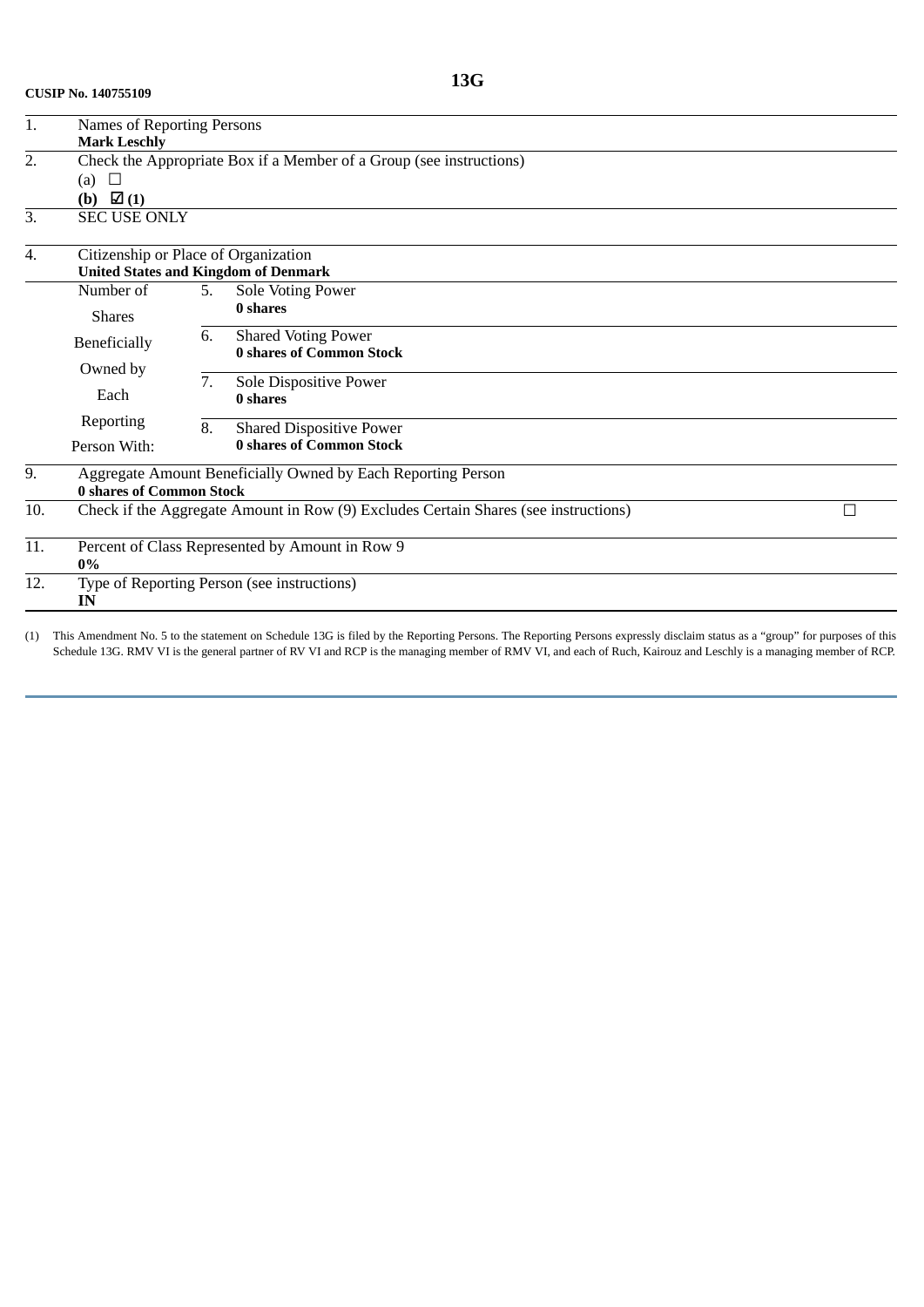| 1.  | Names of Reporting Persons                                          |                                 |                                                                                     |   |  |  |  |  |
|-----|---------------------------------------------------------------------|---------------------------------|-------------------------------------------------------------------------------------|---|--|--|--|--|
|     | <b>Habib Kairouz</b>                                                |                                 |                                                                                     |   |  |  |  |  |
| 2.  | Check the Appropriate Box if a Member of a Group (see instructions) |                                 |                                                                                     |   |  |  |  |  |
|     | (a) $\Box$                                                          |                                 |                                                                                     |   |  |  |  |  |
|     | (b) $\boxtimes$ (1)                                                 |                                 |                                                                                     |   |  |  |  |  |
| 3.  | <b>SEC USE ONLY</b>                                                 |                                 |                                                                                     |   |  |  |  |  |
| 4.  | Citizenship or Place of Organization                                |                                 |                                                                                     |   |  |  |  |  |
|     |                                                                     | <b>United States of America</b> |                                                                                     |   |  |  |  |  |
|     | Number of                                                           | 5.                              | Sole Voting Power                                                                   |   |  |  |  |  |
|     | <b>Shares</b>                                                       |                                 | 782 shares                                                                          |   |  |  |  |  |
|     | Beneficially<br>Owned by<br>Each                                    | 6.                              | <b>Shared Voting Power</b>                                                          |   |  |  |  |  |
|     |                                                                     |                                 | <b>0 shares of Common Stock</b>                                                     |   |  |  |  |  |
|     |                                                                     | 7.                              | Sole Dispositive Power                                                              |   |  |  |  |  |
|     |                                                                     |                                 | 782 shares                                                                          |   |  |  |  |  |
|     | Reporting                                                           | 8.                              | <b>Shared Dispositive Power</b>                                                     |   |  |  |  |  |
|     | Person With:                                                        |                                 | <b>0 shares of Common Stock</b>                                                     |   |  |  |  |  |
| 9.  |                                                                     |                                 | Aggregate Amount Beneficially Owned by Each Reporting Person                        |   |  |  |  |  |
|     | <b>782 shares of Common Stock</b>                                   |                                 |                                                                                     |   |  |  |  |  |
| 10. |                                                                     |                                 | Check if the Aggregate Amount in Row (9) Excludes Certain Shares (see instructions) | г |  |  |  |  |
| 11. |                                                                     |                                 | Percent of Class Represented by Amount in Row 9                                     |   |  |  |  |  |
|     | 0%                                                                  |                                 |                                                                                     |   |  |  |  |  |
| 12. | IN                                                                  |                                 | Type of Reporting Person (see instructions)                                         |   |  |  |  |  |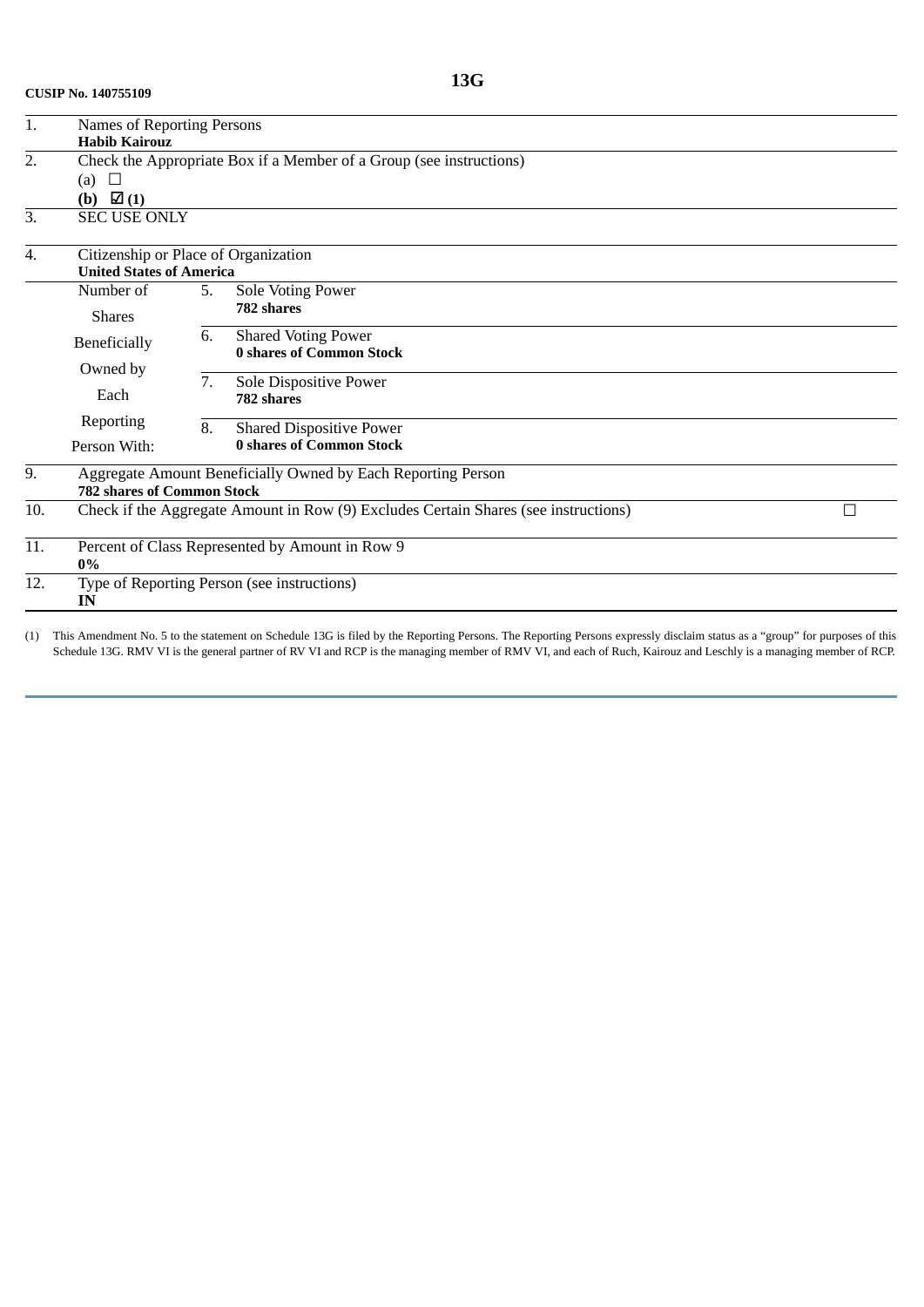Introductory Note: This Amendment No. 5 to Schedule 13G is filed by the Reporting Persons in respect of shares of Common Stock, par value \$0.001 per share ("Common Stock"), of Cara Therapeutics, Inc. (the "Issuer").

#### **Item 1(a). Name of Issuer:**

Cara Therapeutics, Inc.

#### **Item 1(b). Address of Issuer's Principal Executive Officers:**

Cara Therapeutics, Inc., 4 Stamford Plaza, 107 Elm Street, 9<sup>th</sup> Floor, Stamford, CT 06902

#### **Item 2(a). Name of Person(s) Filing**:

Rho Ventures VI, L.P. ("RV VI") RMV VI, L.L.C. ("RMV VI") Rho Capital Partners LLC ("RCP") Joshua Ruch ("Ruch") Mark Leschly ("Leschly") Habib Kairouz ("Kairouz")

## **Item 2(b). Address of Principal Business Office:**

Rho Ventures, 152 W 57<sup>th</sup> Street, 23<sup>rd</sup> Floor, New York, New York 10019

#### **Item 2(c). Citizenship:**

| RV VI      | Delaware                             |
|------------|--------------------------------------|
| RMV VI     | Delaware                             |
| <b>RCP</b> | Delaware                             |
| Ruch       | United States of America             |
| Leschly    | United States and Kingdom of Denmark |
| Kairouz    | <b>United States of America</b>      |

#### **Item 2(d). Title of Class of Securities:**

Common Stock, par value \$0.001 per share.

## **Item 2(e). CUSIP Number:**

140755109

#### Item 3. If This Statement is Filed Pursuant to Rule 13d-1(b), or 13d-2(b) or (c), Check Whether the Person Filing is a:

Not applicable.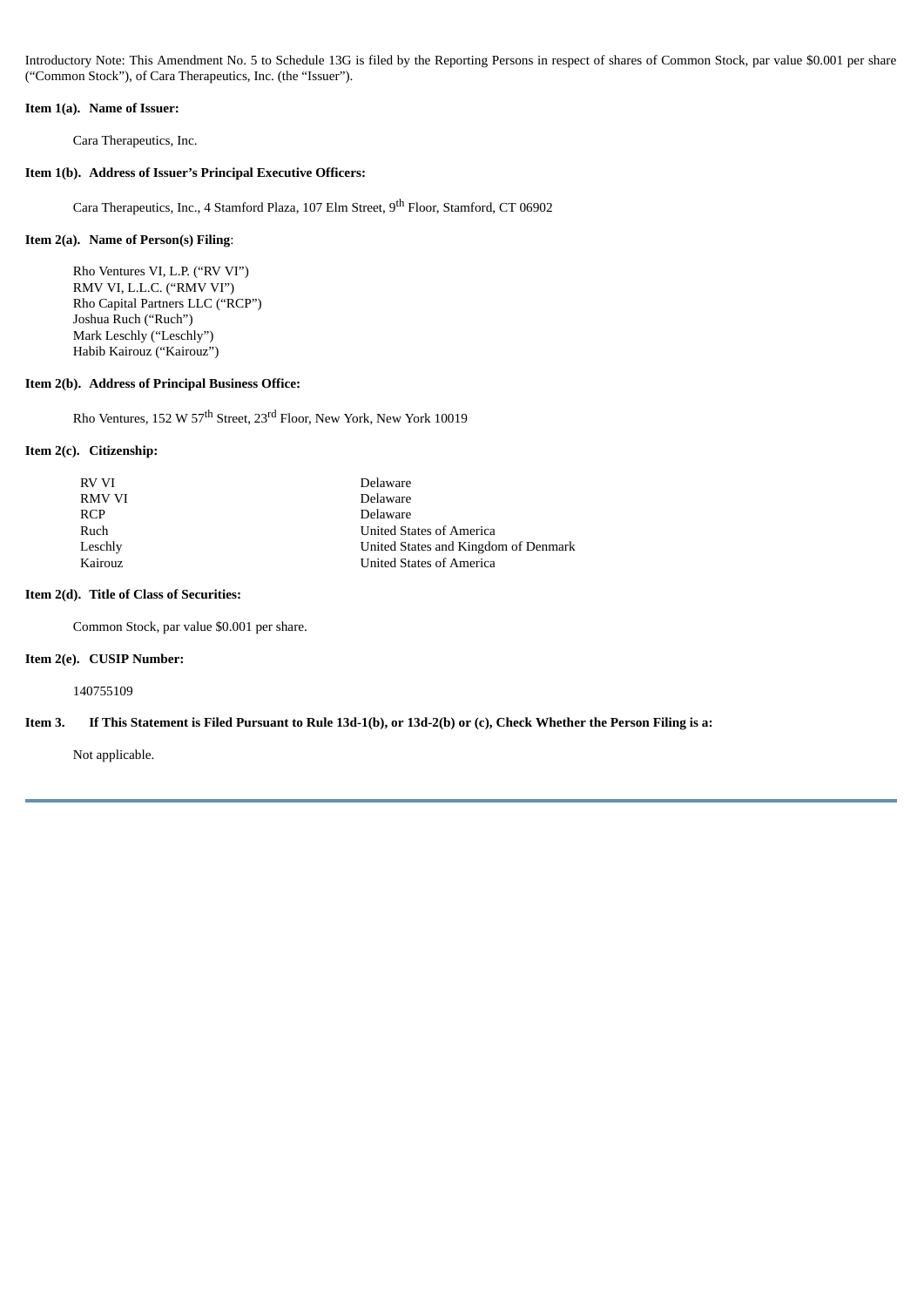## **Item 4(a). Amount Beneficially Owned: Item 4(b). Percent of Class:**

#### **Item 4(c). Number of shares as to which such persons have:**

The following information with respect to the ownership of the Common Stock by the Reporting Persons filing this Amendment No. 5 to the statement on Schedule 13G is provided as of December 31, 2021:

|                          |                    |                    |                      |                         | Shared             |                   |               |
|--------------------------|--------------------|--------------------|----------------------|-------------------------|--------------------|-------------------|---------------|
|                          | <b>Shares Held</b> | <b>Sole Voting</b> | <b>Shared Voting</b> | <b>Sole Dispositive</b> | <b>Dispositive</b> | <b>Beneficial</b> | Percentage of |
| <b>Reporting Persons</b> | Directly (1)       | Power $(1)$        | Power $(1)$          | Power $(1)$             | Power $(1)$        | Ownership (1)     | Class(1)      |
| <b>RV VI</b>             |                    |                    |                      |                         |                    |                   | $0\%$         |
| RMVVI(2)                 |                    |                    |                      |                         |                    |                   | 0%            |
| RCP(2)                   |                    |                    |                      |                         |                    |                   | 0%            |
| Ruch(2)                  |                    |                    |                      |                         |                    |                   | 0%            |
| Leschly $(2)$            |                    |                    |                      |                         |                    |                   | 0%            |
| Kairouz (2)              |                    |                    |                      | 782                     |                    | 782               | $0\%$         |

(1) Represents the number of shares of Common Stock currently underlying all Securities held by the Reporting Persons.

(2) RMV VI is the general partner of RV VI and RCP is the managing member of RMV VI. As such, RMV VI and RCP possess power to direct the voting and disposition of the shares owned by RV VI and may be deemed to have indirect beneficial ownership of the shares held by RV VI. RMV VI and RCP hold no shares of the Issuer directly. Ruch, Kairouz and Leschly are managing members of RCP and as such, Ruch, Kairouz and Leschly possess power to direct the voting and disposition of the shares owned by RV VI and may be deemed to have indirect beneficial ownership of the shares held by RV VI. Ruch, Kairouz and Leschly hold no shares of the Issuer directly.

#### **Item 5. Ownership of Five Percent or Less of a Class:**

If this statement is being filed to report the fact that as of the date hereof, the Reporting Persons have ceased to be the beneficial owner of more than five percent of the class of securities, check the following: ☑

#### **Item 6. Ownership of More Than Five Percent on Behalf of Another Person:**

Not applicable.

#### Item 7. Identification and Classification of the Subsidiary which Acquired the Security Being Reported on by the Parent Holding Company:

Not applicable.

#### **Item 8. Identification and Classification of Members of the Group:**

Not applicable.

#### **Item 9. Notice of Dissolution of Group:**

Not applicable.

## **Item 10. Certification:**

Not applicable.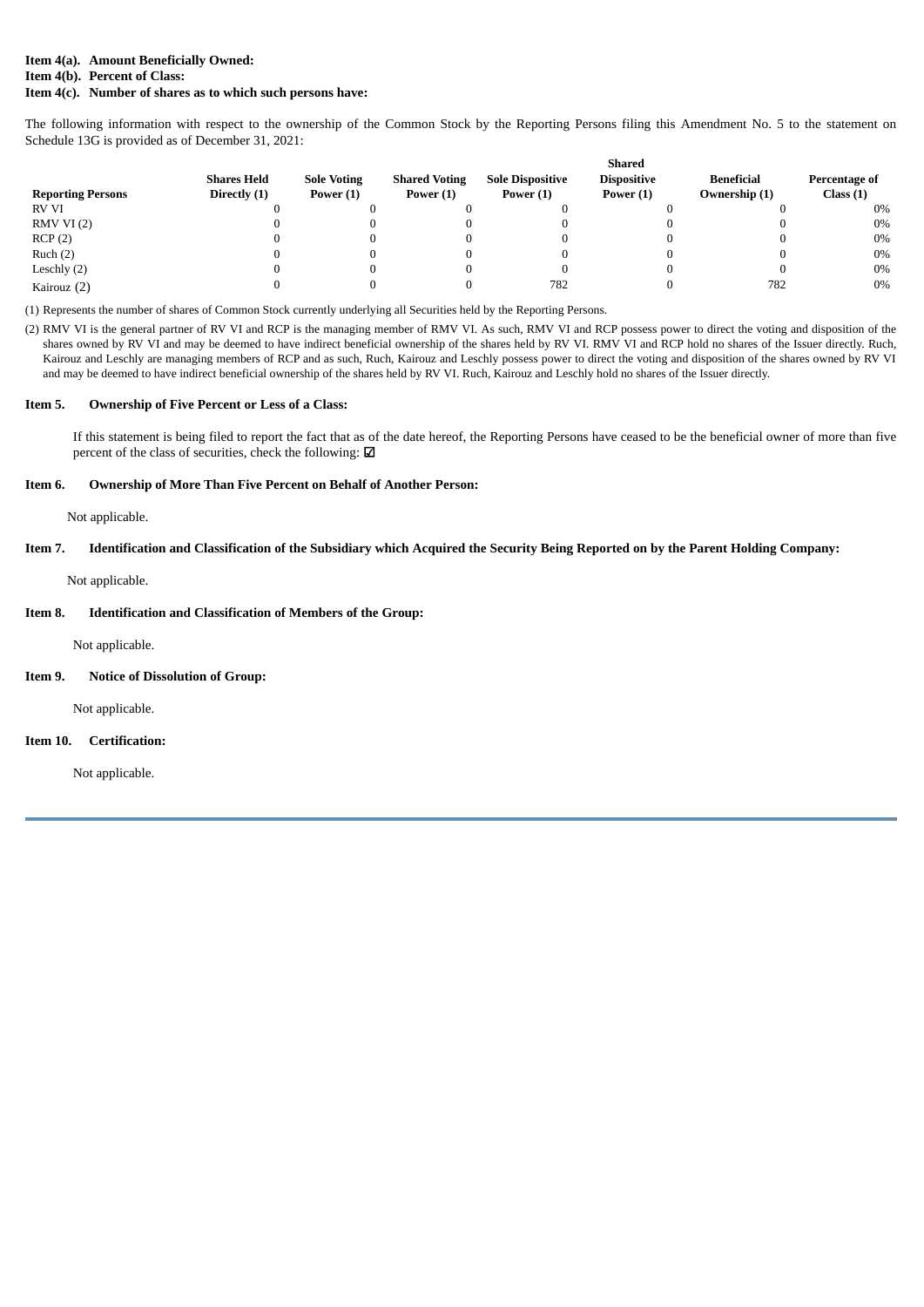#### SIGNATURES

After reasonable inquiry and to the best of my knowledge and belief, I certify that the information set forth in this statement is true, complete and correct.

Dated: February 14, 2022

RHO VENTURES VI, L.P. BY: RMV VI, L.L.C. ITS: GENERAL PARTNER

/s/ Peter Kalkanis Peter Kalkanis, Authorized Signer

RMV VI, L.L.C.

/s/ Peter Kalkanis Peter Kalkanis, Authorized Signer

RHO CAPITAL PARTNERS LLC

/s/ Peter Kalkanis Peter Kalkanis, Authorized Signer

/s/ Peter Kalkanis Peter Kalkanis, Authorized Signer for Joshua Ruch

/s/ Peter Kalkanis Peter Kalkanis, Authorized Signer for Mark Leschly

/s/ Peter Kalkanis Peter Kalkanis, Authorized Signer for Habib Kairouz

#### **Exhibit(s)**:

1: Joint Filing Statement<br>2: Power of Attorney

Power of Attorney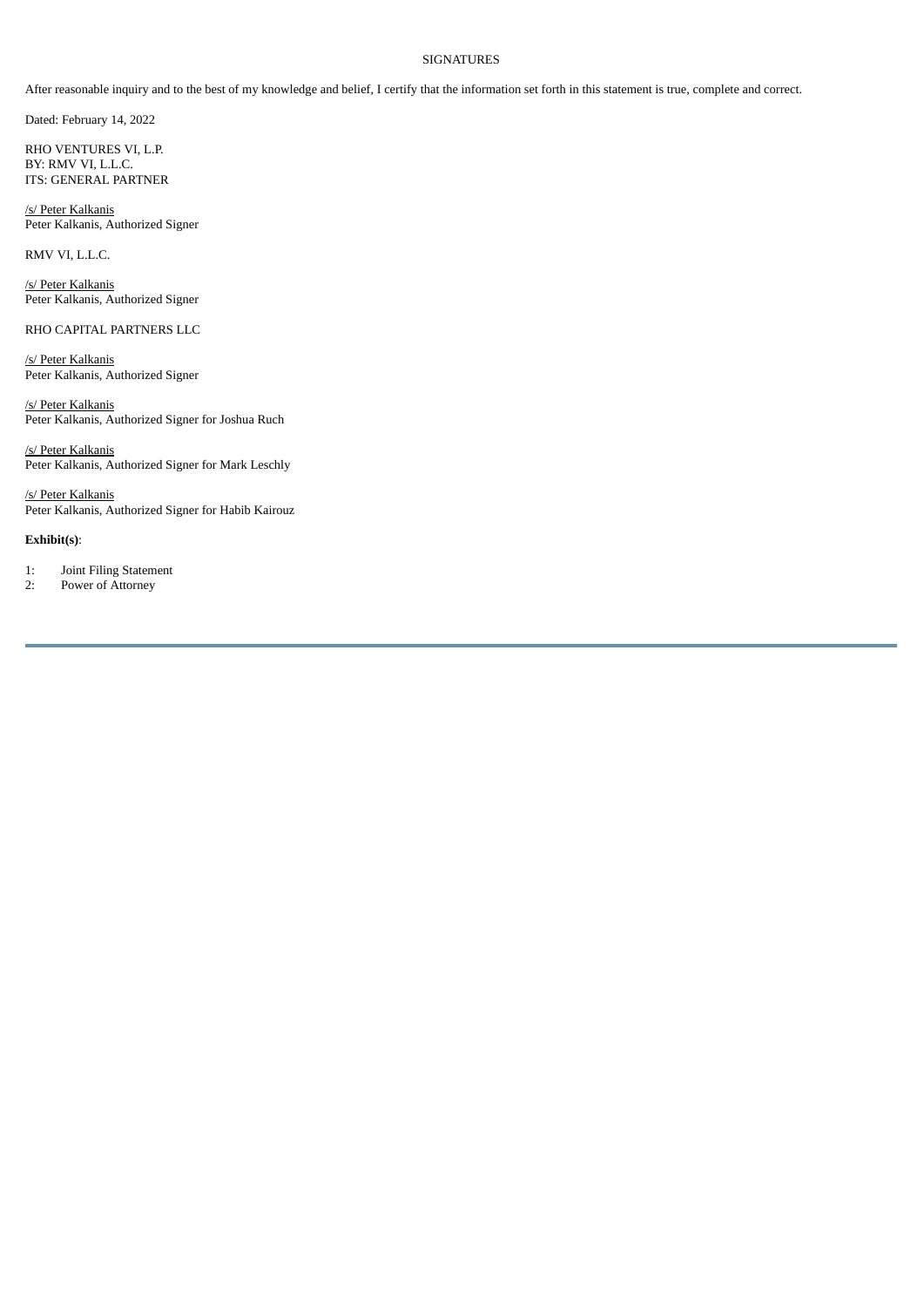## **AGREEMENT**

Pursuant to Rule 13d-1(k)(1) under the Securities Exchange Act of 1934, as amended, the undersigned hereby agree that only one statement containing the information required by Schedule 13G need be filed with respect to the ownership by each of the undersigned of the shares of Common Stock of Cara Therapeutics, Inc.

Dated: February 14, 2022

RHO VENTURES VI, L.P. BY: RMV VI, L.L.C. ITS: GENERAL PARTNER

/s/ Peter Kalkanis Peter Kalkanis, Authorized Signer

RMV VI, L.L.C.

/s/ Peter Kalkanis Peter Kalkanis, Authorized Signer

RHO CAPITAL PARTNERS LLC

/s/ Peter Kalkanis Peter Kalkanis, Authorized Signer

/s/ Peter Kalkanis Peter Kalkanis, Authorized Signer for Joshua Ruch

/s/ Peter Kalkanis Peter Kalkanis, Authorized Signer for Mark Leschly

/s/ Peter Kalkanis Peter Kalkanis, Authorized Signer for Habib Kairouz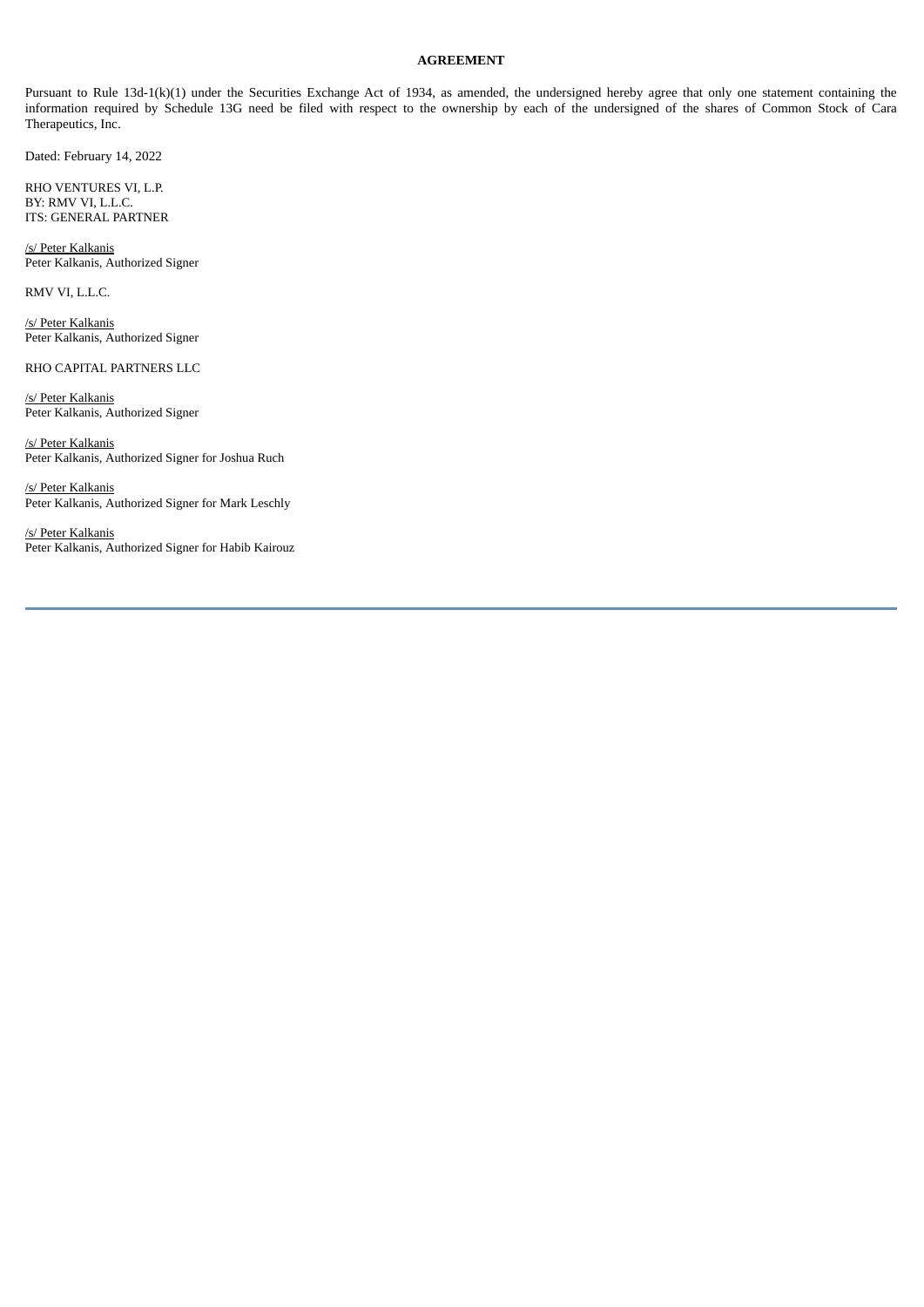## POWER OF ATTORNEY

The undersigned hereby constitutes and appoints Peter Kalkanis, with full power of substitution, as the undersigned's true and lawful attorney-infact to:

(1) prepare, execute in the undersigned's name and on the undersigned's behalf, and submit to the U.S. Securities and Exchange Commission (the "SEC") a Form ID, including amendments thereto, and any other documents necessary or appropriate to obtain codes and passwords enabling the undersigned to make electronic filings with the SEC of reports required by Section 16(a) of the Securities Exchange Act of 1934 or any rule or regulation of the SEC;

(2) execute for and on behalf of the undersigned, in the undersigned's capacity as an officer and/or director of Cara Therapeutics, Inc. (the "Company") and/or 5% or 10% holder of the Company's capital stock, Forms 3, 4, and 5 as well as any Section 13D or 13G filings and any amendments thereto in accordance with Sections 13 and 16(a) of the Securities Exchange Act of 1934 and the rules thereunder;

(3) do and perform any and all acts for and on behalf of the undersigned which may be necessary or desirable to complete and execute any such Form 3, 4, or 5, 13D or 13G, complete and execute any amendment or amendments thereto, and timely file such form with the SEC and any stock exchange or similar authority; and

(4) take any other action of any type whatsoever in connection with the foregoing which, in the opinion of such attorney-in-fact, may be of benefit to, in the best interest of, or legally required by, the undersigned, it being understood that the documents executed by such attorney-in-fact on behalf of the undersigned pursuant to this Power of Attorney shall be in such form and shall contain such terms and conditions as such attorney-in-fact may approve in such attorney-in-fact's discretion.

The undersigned hereby grants to each such attorney-in-fact full power and authority to do and perform any and every act and thing whatsoever requisite, necessary, or proper to be done in the exercise of any of the rights and powers herein granted, as fully to all intents and purposes as the undersigned might or could do if personally present, with full power of substitution or revocation, hereby ratifying and confirming all that such attorney-in-fact, or such attorney-in-fact's substitute or substitutes, shall lawfully do or cause to be done by virtue of this power of attorney and the rights and powers herein granted. The undersigned acknowledges that the foregoing attorneys-in-fact, in serving in such capacity at the request of the undersigned, are not assuming, nor is the Company assuming, any of the undersigned's responsibilities to comply with Sections 13 or 16 of the Securities Exchange Act of 1934.

This Power of Attorney shall remain in full force and effect until the undersigned is no longer required to file Forms 3, 4, and 5, 13D or 13G with respect to the undersigned's holdings of and transactions in securities issued by the Company, unless earlier revoked by the undersigned in a signed writing delivered to the foregoing attorneys-in-fact.